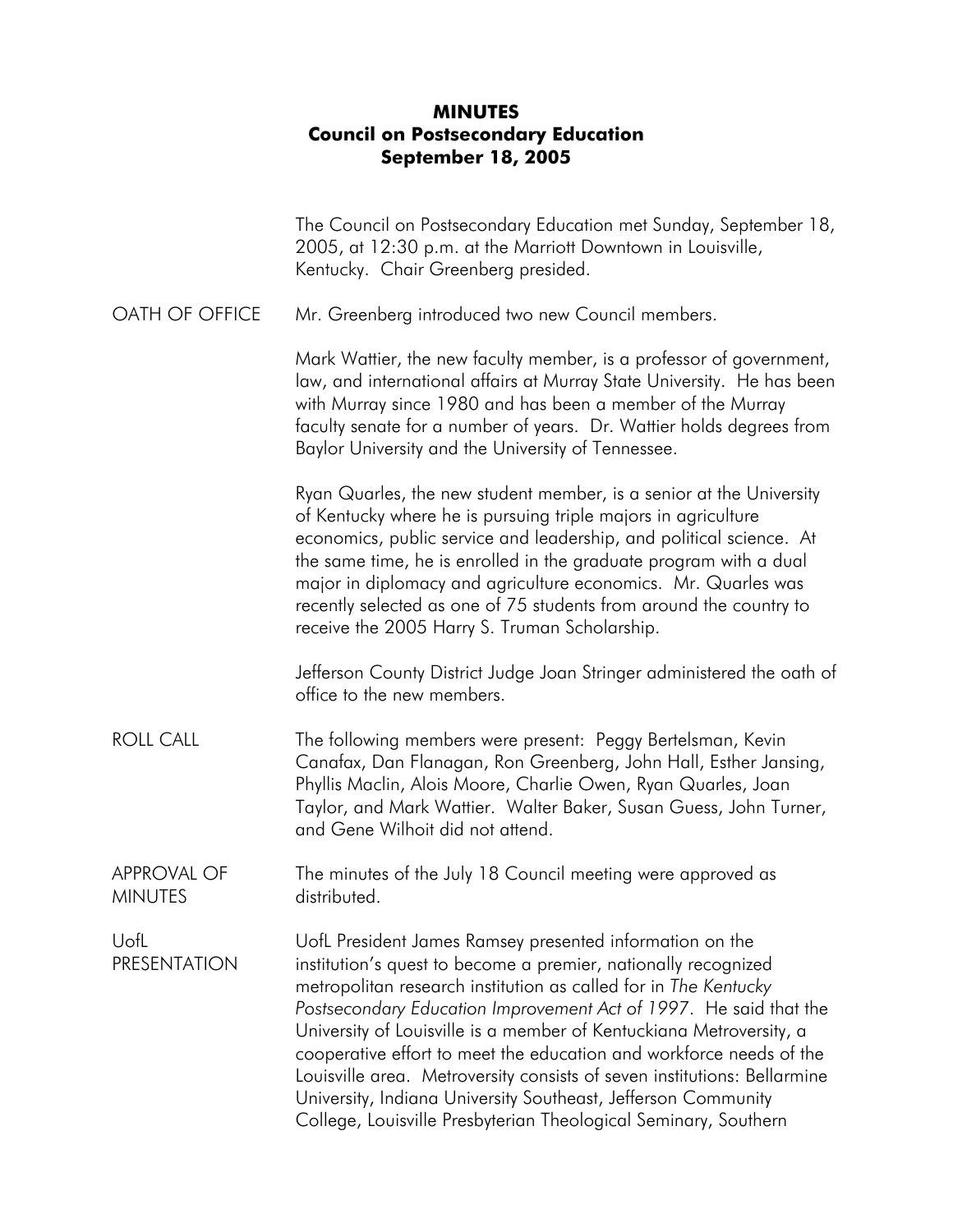Baptist Theological Seminary, Spalding University, and the University of Louisville. A full-time student of any of these schools may enjoy cross registration, double degree programs, library privileges, innovative off-campus experiences, and extracurricular activities at any of the other schools.

President Ramsey said that the House Bill 1 mandate was also defined for UofL in the 1996 Boyle Report. The focus of that report was how the community could replace the lost manufacturing jobs experienced over time. The report recommended that UofL build jobs in the areas of health care/life science and logistics and distribution.

The Boyle Report and the passage of House Bill 1 led to UofL creating a strategic plan and business plan in 1998 called the Challenge for Excellence 10-Year Plan. This plan is the university's road map to meet the goal of becoming a premier, nationally recognized metropolitan research institution. The Challenge for Excellence outlines five goals:

- 1. Create a responsive, challenging, and supportive educational environment characterized by high standards, commitment to quality, and student success.
- 2. Focus energy and resources to enhance the scholarly agenda and advance to national prominence areas of programmatic strength.
- 3. Develop a seamless system of access and intercultural understanding that promotes working with the community to address diversity, accessibility, and equity issues.
- 4. Develop and integrate interdisciplinary activities associated with teaching, research, and service, and support existing partnerships and engage new partners to contribute to the educational, social, and economic progress of the region and state.
- 5. Improve the effectiveness and accountability of programs and services in fulfilling the mission and vision of the university.

President Ramsey said that the Council can help UofL meet its goals by continuing to build the appreciation for research in the state, by helping people realize that building a research infrastructure and strong research programs are critical to the state's economic future, by advocating for funding for all levels of education, and by providing flexibility in public policy that will allow the institutions move forward.

2005-2010 PUBLIC AGENDA Dr. Layzell said that the printed version of the 2005-2010 public agenda was included in the materials for the 2005 Governor's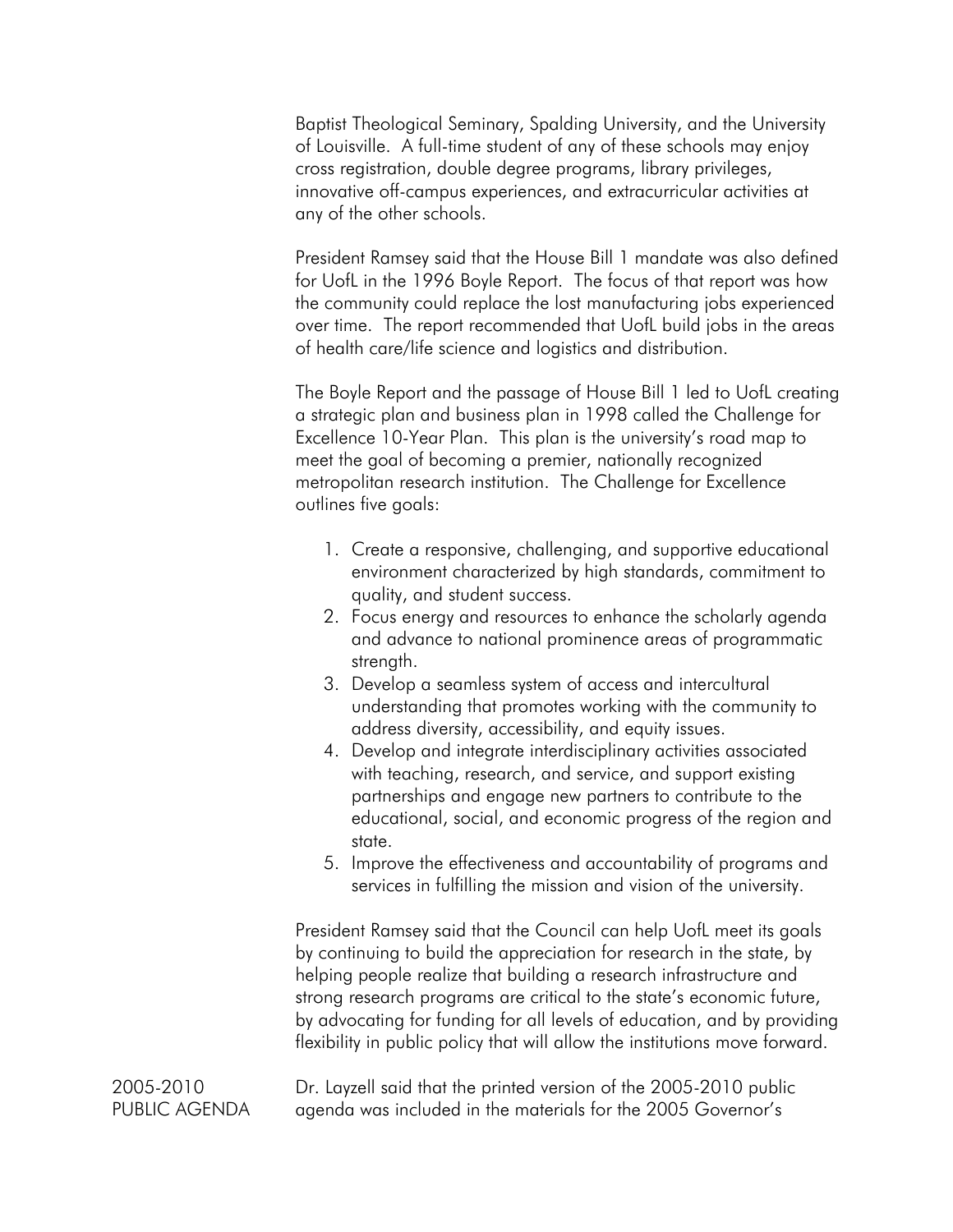|                                                                            | Conference on Postsecondary Education Trusteeship. Achieving the<br>goals of the new public agenda for postsecondary and adult<br>education, Five Questions: One Mission - Better Lives for<br>Kentuckians, was the focus of the conference. The new agenda will<br>guide the work of adult and postsecondary education through 2010.<br>Dr. Layzell said that the Council must stay the course and make sure<br>that the people of Kentucky understand what it takes to achieve this<br>very challenging agenda for Kentucky.                                                                                                                                                                                                                                                                     |
|----------------------------------------------------------------------------|----------------------------------------------------------------------------------------------------------------------------------------------------------------------------------------------------------------------------------------------------------------------------------------------------------------------------------------------------------------------------------------------------------------------------------------------------------------------------------------------------------------------------------------------------------------------------------------------------------------------------------------------------------------------------------------------------------------------------------------------------------------------------------------------------|
| 2006-08<br><b>CAPITAL PROJECTS</b><br><b>PLANNING</b><br><b>PRIORITIES</b> | In odd-numbered years, each state agency and postsecondary<br>institution is required to submit information about its facilities and<br>facilities-related needs to the Capital Planning Advisory Board. The<br>individual plans are used to develop a comprehensive statewide<br>capital improvements plan. The Council worked with the institutions<br>to develop a model to identify capital planning priorities for the<br>2006-08 biennium. As requested by the CPAB, the projects were<br>listed in priority order and were submitted August 9, 2005. Dr.<br>Layzell noted that the top five projects listed for each institution total<br>\$1.3 billion. He said this gives some context to what it will take in<br>terms of facilities over the next several years to keep moving forward. |
| <b>KYAE MOBILE</b><br><b>EDUCATION LAB</b>                                 | RECOMMENDATION: The staff recommended that the Council<br>approve the Kentucky Adult Education request to purchase a mobile<br>education laboratory with \$300,000 of federal funds from the U.S.<br>Department of Education, Office of Vocational and Adult Education.                                                                                                                                                                                                                                                                                                                                                                                                                                                                                                                            |
|                                                                            | MOTION: Mr. Wattier moved that the recommendation be<br>approved. Ms. Moore seconded the motion.                                                                                                                                                                                                                                                                                                                                                                                                                                                                                                                                                                                                                                                                                                   |
|                                                                            | Dr. Layzell said that the mobile labs are an important part of the adult<br>education program to do workforce training around the<br>Commonwealth. He said that one of the existing mobile labs was<br>recently taken to Mississippi to assist in handling the large number of<br>unemployment claims and job placement requests resulting from<br>Hurricane Katrina.                                                                                                                                                                                                                                                                                                                                                                                                                              |
|                                                                            | VOTE: The motion passed.                                                                                                                                                                                                                                                                                                                                                                                                                                                                                                                                                                                                                                                                                                                                                                           |
| <b>KYAE</b><br><b>ENROLLMENT</b>                                           | A record number 124,801 Kentuckians enrolled in adult education<br>programs in fiscal year 2005, with adult education programs in 88<br>counties meeting or exceeding their enrollment and performance<br>goals. These counties will share nearly \$1 million in incentive funds.<br>The enrollment surpassed the goal by 8 percent and represents<br>Kentuckians who enroll in adult education programs to learn to read,<br>write, and compute, earn a GED, prepare for employment, improve                                                                                                                                                                                                                                                                                                      |
|                                                                            |                                                                                                                                                                                                                                                                                                                                                                                                                                                                                                                                                                                                                                                                                                                                                                                                    |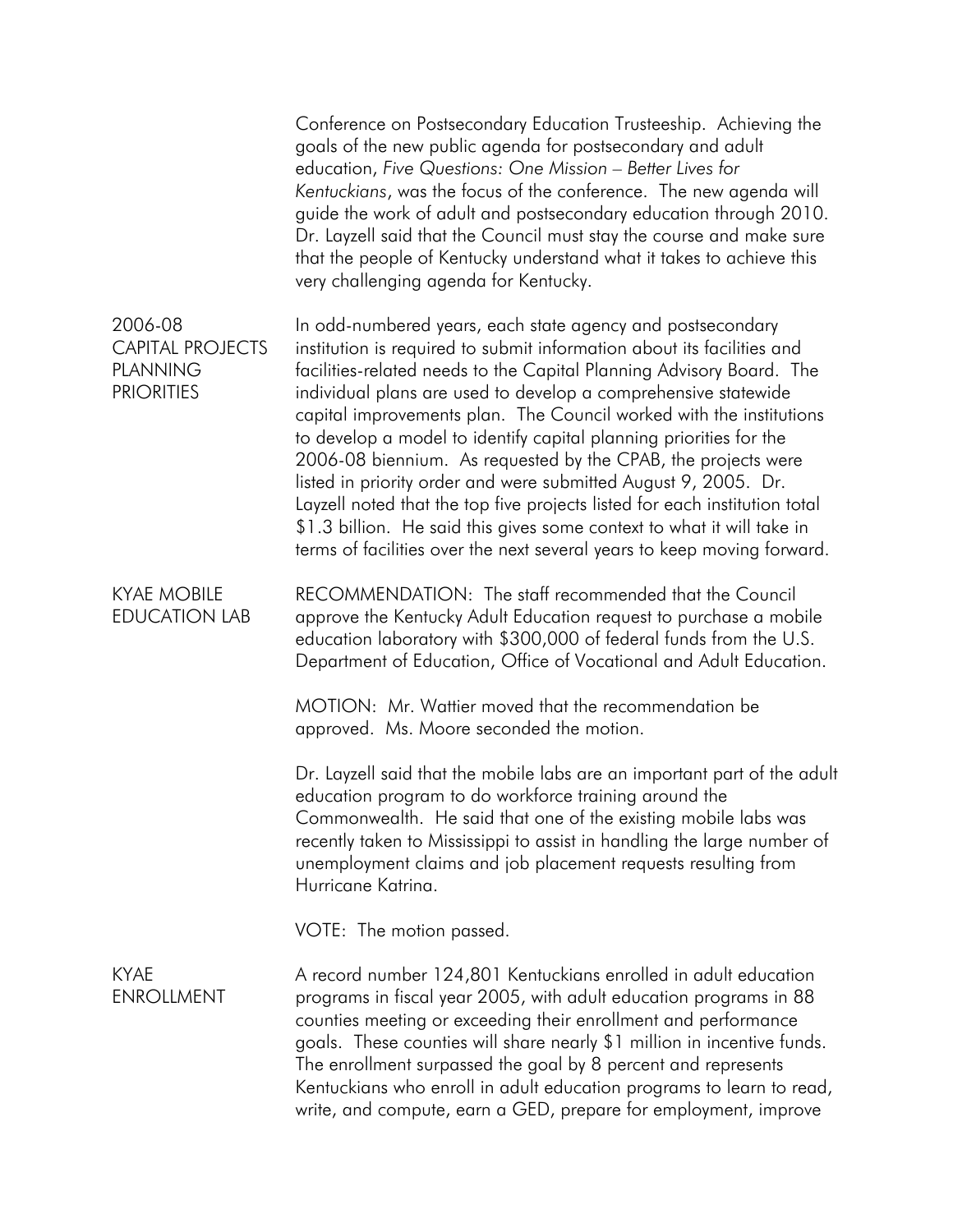their English, or learn as a family. The continued increase in adult education enrollment is significant toward meeting Kentucky's goal of raising levels of educational attainment to the national average by 2020.

GEAR UP GRANT Dr. Layzell said that a press conference will be held the following day to officially announce that the Council on Postsecondary Education will receive \$42 million from the U.S. Department of Education for the GEAR UP program (Gaining Early Awareness and Readiness for Undergraduate Programs), designed to provide services to middle and high schools to increase the number of low-income students who are prepared to enter and succeed in postsecondary education. The new grant doubles the resources in the program and allows the Council to continue the work begun in 2000 with the original state grant. The Council will receive \$21 million in federal funds over the next six years, and GEAR UP partners across the state will provide an additional \$21 million in matching non-federal funds.

> Ms. Bertelsman asked about the number of GED graduates who enroll in postsecondary institutions. Dr. Cheryl King responded that the percentage of on-to-postsecondary education enrollment is nearly 20 percent. In 1998 the number was 12 percent. Over a five-year period the number has not increased substantially but progress is slowly being made.

P-16 COUNCIL UPDATE An update on P-16 Council activities was included in the agenda book. Dr. Dorie Combs, a member of the Kentucky Board of Education, will chair the P-16 Council for the coming year. Dr. Layzell said that the 2006-08 budget recommendation will include a funding request to support local P-16 councils around the state.

**COMMISSIONER** OF ED REPORT A written report from the Commissioner of Education was distributed for information.

KEES UPDATE An update on the Kentucky Education Excellence Scholarship program was included in the agenda book. In 2005, administration of the KEES program shifted from the Council to the Kentucky Higher Education Assistance Authority. The staffs from both agencies and the Kentucky Department of Education have discussed several policy issues that may lead to changes in the KEES program, including revising the KEES curriculum, raising the threshold for awarding supplemental ACT awards, increasing the amount of KEES awards for Jeff Green scholars, and expanding the use of KEES awards for dual credit or graduate coursework or for part-time and adult learners. Over the next few months, the Kentucky Board of Education will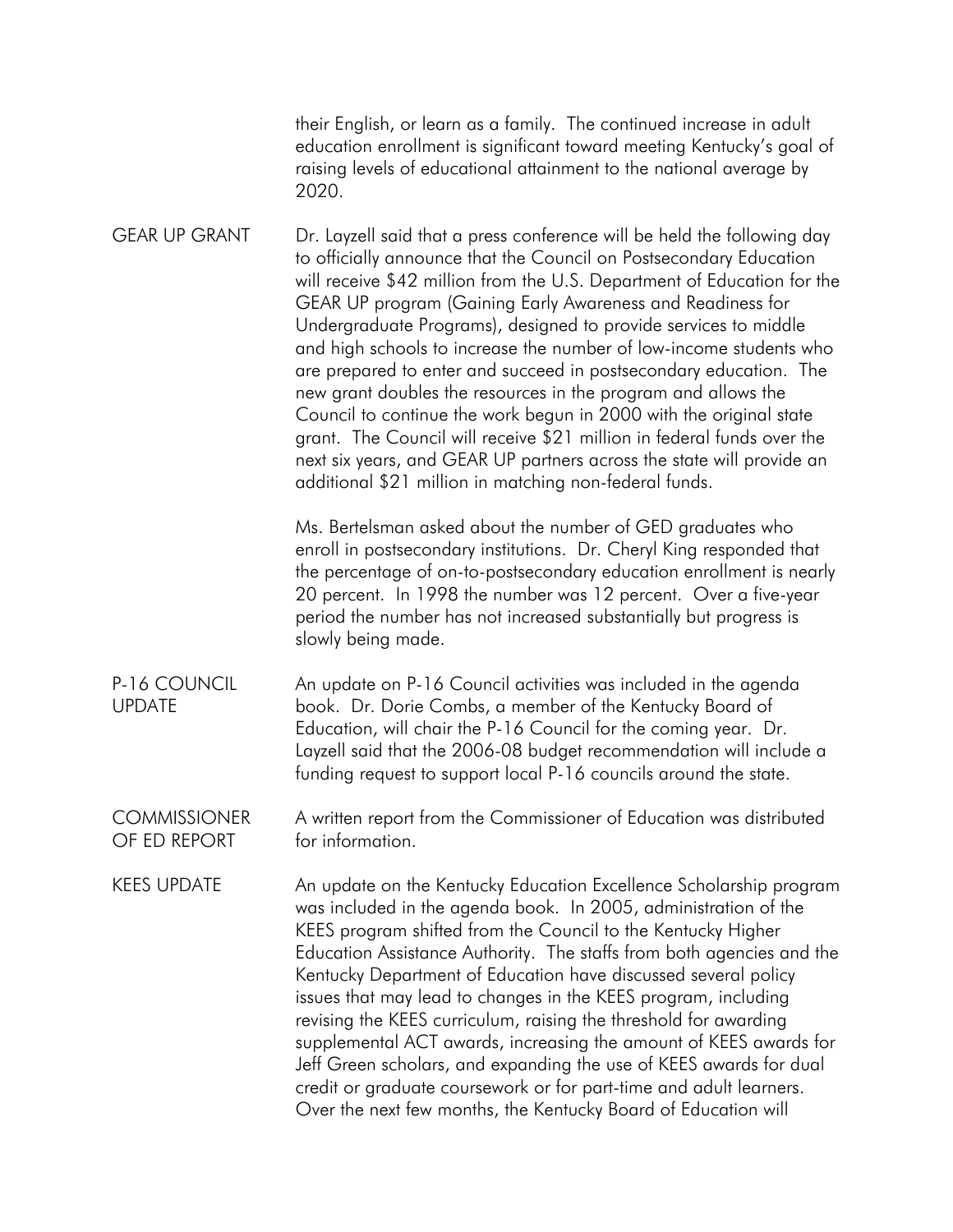review Kentucky's minimum high school graduation requirements, and the staffs of all three agencies are awaiting the results of this review. Should the minimum graduation requirements be revised to a curriculum that is predictive of postsecondary success and appropriate for the KEES program, KEES revisions could be proposed simply to reflect the new KBE standards. If curricular or other revisions remain necessary, they can be proposed at that time.

MINIMUM HIGH SCHOOL **GRADUATION** REQUIREMENTS MOTION: Ms. Bertelsman moved that the Council support efforts by the Kentucky Board of Education to create more rigorous minimum high school graduation requirements and to encourage the board to create a single rigorous curriculum that prepares all Kentucky high school graduates for postsecondary education. Ms. Jansing seconded the motion.

VOTE: The motion passed.

**AFFORDABILITY** STUDY John Lee with JBL Associates, Inc., reviewed the findings of the affordability study. The study concluded that postsecondary education in Kentucky is affordable but not enough people understand that. The report said that the net price of education should not exceed 20-25 percent of family income; students should face no more than \$4,000 in yearly college costs by using scholarships, need-based financial aid, state and federal grants, loans, family contributions, and the student's earnings at a minimum-wage job while in school; and that 80-90 percent of Kentucky's college students receive state and federal grants. The results of the study, along with additional analyses, will be used by the Council staff and institutional representatives to develop a tuition policy and the parameters within which tuition rates will be set.

> MOTION: Mr. Wattier moved that the report be accepted. Ms. Maclin seconded the motion.

VOTE: The motion passed.

## FALL 2005 **ENROLLMENT**

According to preliminary information, Kentucky's postsecondary institutions, public and independent, posted a record total enrollment of 235,083 this fall, a 1.5 percent increase over last year. Public institutions enrolled 203,273 students. The Kentucky Community and Technical College System showed the largest increase with 32,550 more students than in 1998. Undergraduate enrollment increased 44,906 students over 1998, or 27.9 percent; an increase in graduate enrollment continued but there was a decrease for public institutions of 0.9 percent between 2004 and 2005. Since postsecondary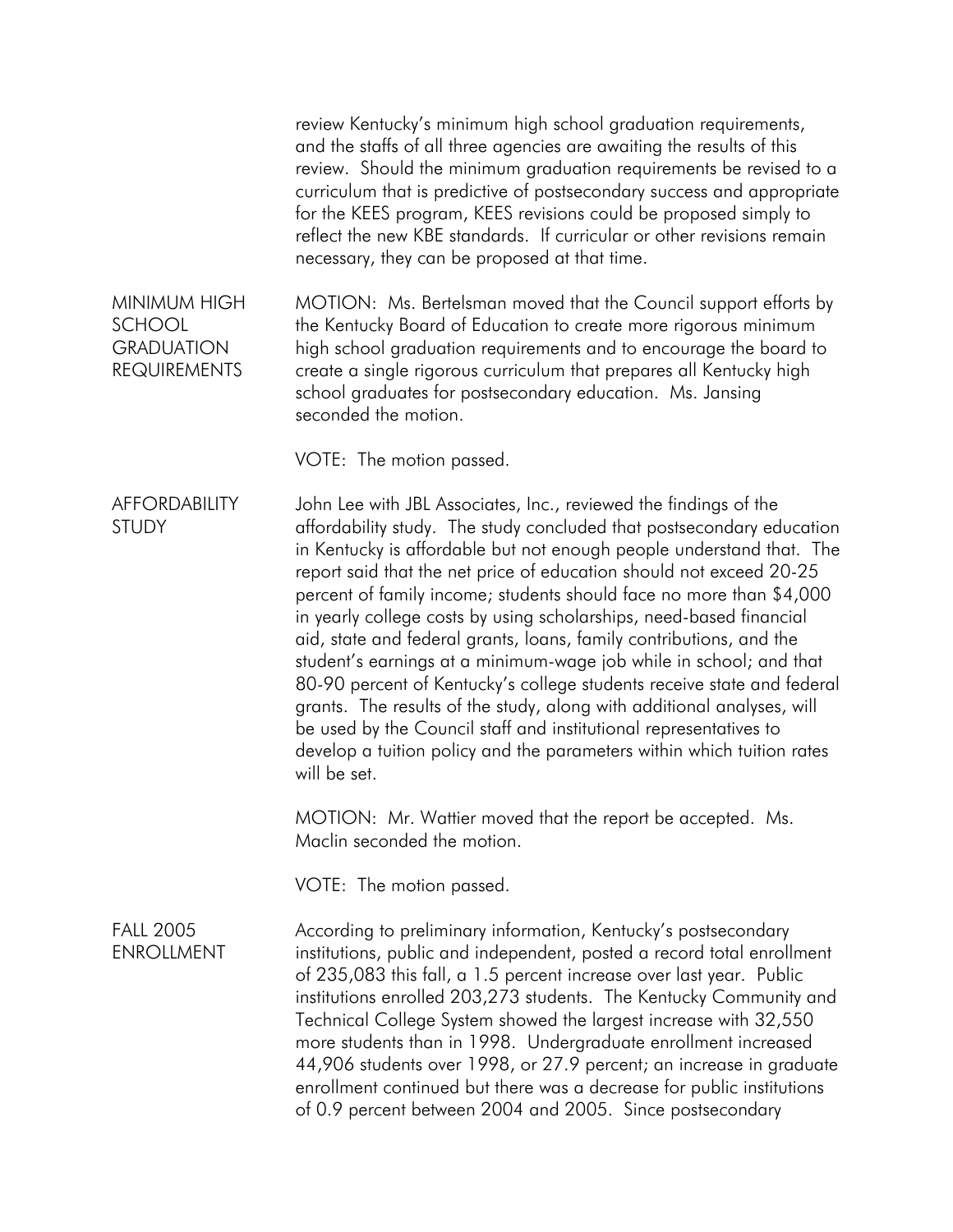education reforms were enacted in 1998, total enrollment has increased by 50,237 students or 27.2 percent. Although enrollment continues to increase, the numbers must be significantly higher to reach the goal of 800,000 working-age adults with a bachelor's degree or higher by 2020. Over the next 15 years, Kentucky needs to double the number of Kentuckians ages 25-64 with at least a fouryear degree. KYVU REPORT FROM SACS The Southern Association of Colleges and Schools recently performed a site visit and review of the Kentucky Virtual University. The report contained 25 recommendations covering a wide range of issues from staffing and funding levels to the need for a consistent mission statement approved by the Council on Postsecondary Education. The review provides an opportunity to take a step back and examine the many accomplishments of the KYVU and determine the ways it can help achieve the public agenda goals. During the next several months, a team guided by an independent consultant will consider each of the recommendations and prepare a comprehensive response to SACS by its April 2006 deadline.

KCTCS PROGRAM PRODUCTIVITY REVIEW RECOMMENDATION: The staff recommended that the Council approve the productivity reports of the Kentucky Community and Technical College System.

> The review covered productivity of active associate degree programs for the five-year period between 1998-99 and 2002-03. The Council staff identified 28 of 86 eligible associate programs as low degree productivity programs. One program will be closed; other programs will be altered and updated to improve productivity. The review completes three cycles for both KCTCS and the universities. A summary report of the first three cycles of program productivity reviews and outcomes will be presented at the November Council meeting.

MOTION: Mr. Hall moved that the recommendation be accepted. Mr. Canafax seconded the motion.

VOTE: The motion passed.

2006 MEETING CALENDAR The 2006 meeting calendar was included in the agenda book. The Council staff is working with the staff of the Kentucky Board of Education to schedule a joint meeting. The tentative date is March 8, 2006.